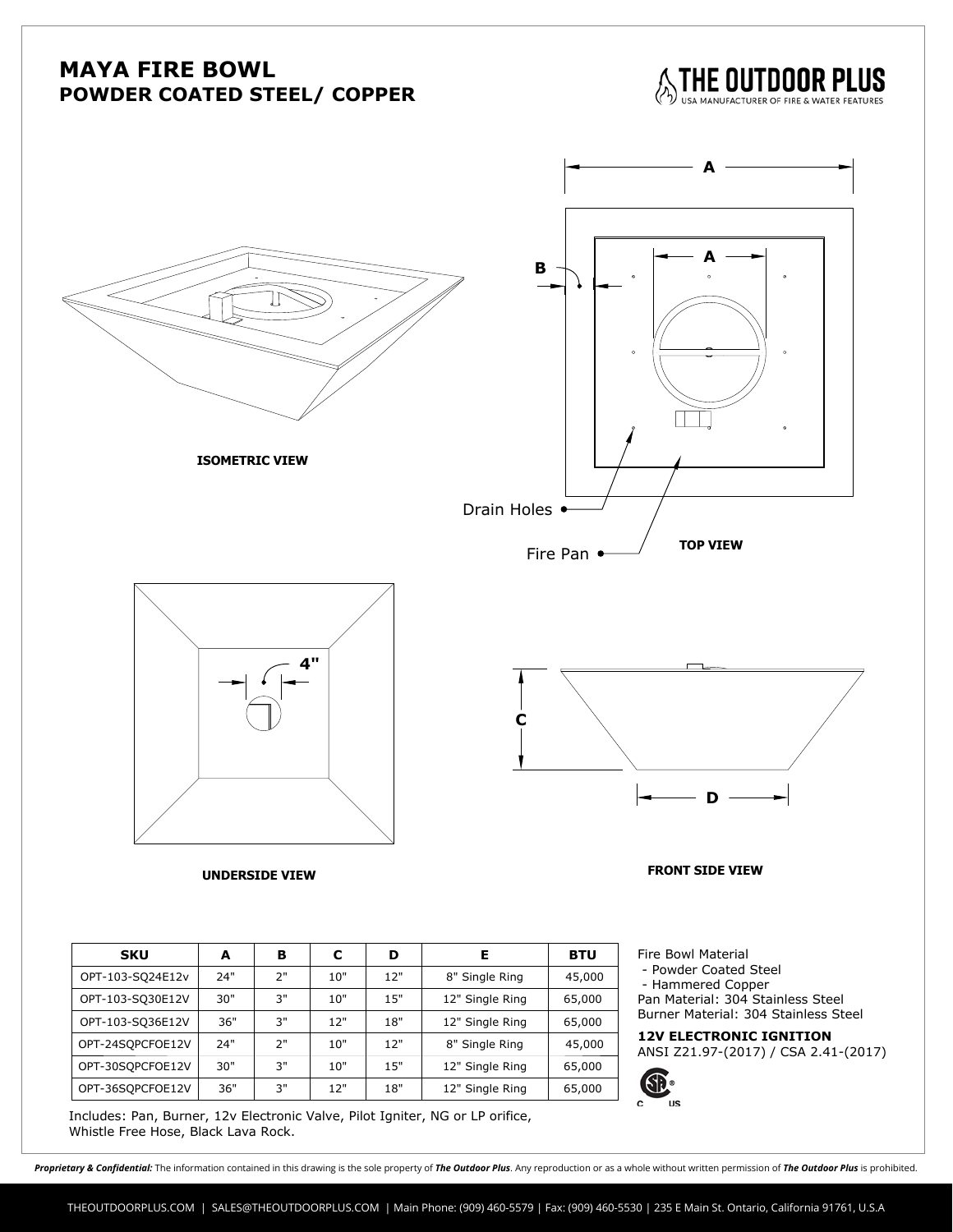## **MAYA FIRE BOWL POWDER COATED STEEL/ COPPER**

THE OUTDOOR PLUS



**ISOMETRIC VIEW**



**A** 



**D**

### **UNDERSIDE VIEW FRONT SIDE VIEW**

| <b>SKU</b>   | A   | в  | С   | D   | Е               | <b>BTU</b> |
|--------------|-----|----|-----|-----|-----------------|------------|
| OPT-103-SQ24 | 24" | ን" | 10" | 12" | 8" Single Ring  | 45,000     |
| OPT-103-SQ30 | 30" | 3" | 10" | 15" | 12" Single Ring | 65,000     |
| OPT-103-SQ36 | 36" | 3" | 12" | 18" | 12" Single Ring | 65,000     |
| OPT-24SQPCFO | 24" | ን" | 10" | 12" | 8" Single Ring  | 45,000     |
| OPT-30SOPCFO | 30" | 3" | 10" | 15" | 12" Single Ring | 65,000     |
| OPT-36SQPCFO | 36" | 3" | 12" | 18" | 12" Single Ring | 65,000     |

Fire Bowl Material **- Powder Coated Steel Steel** <u>- Hammered</u> Copper Pan Material: 304 Stainless Steel Burner Material: 304 Stainless Steel

Includes: Pan, Burner, NG or LP orifice, Whistle Free Hose, Black Lava Rock.

Proprietary & Confidential: The information contained in this drawing is the sole property of The Outdoor Plus. Any reproduction or as a whole without written permission of The Outdoor Plus is prohibited.